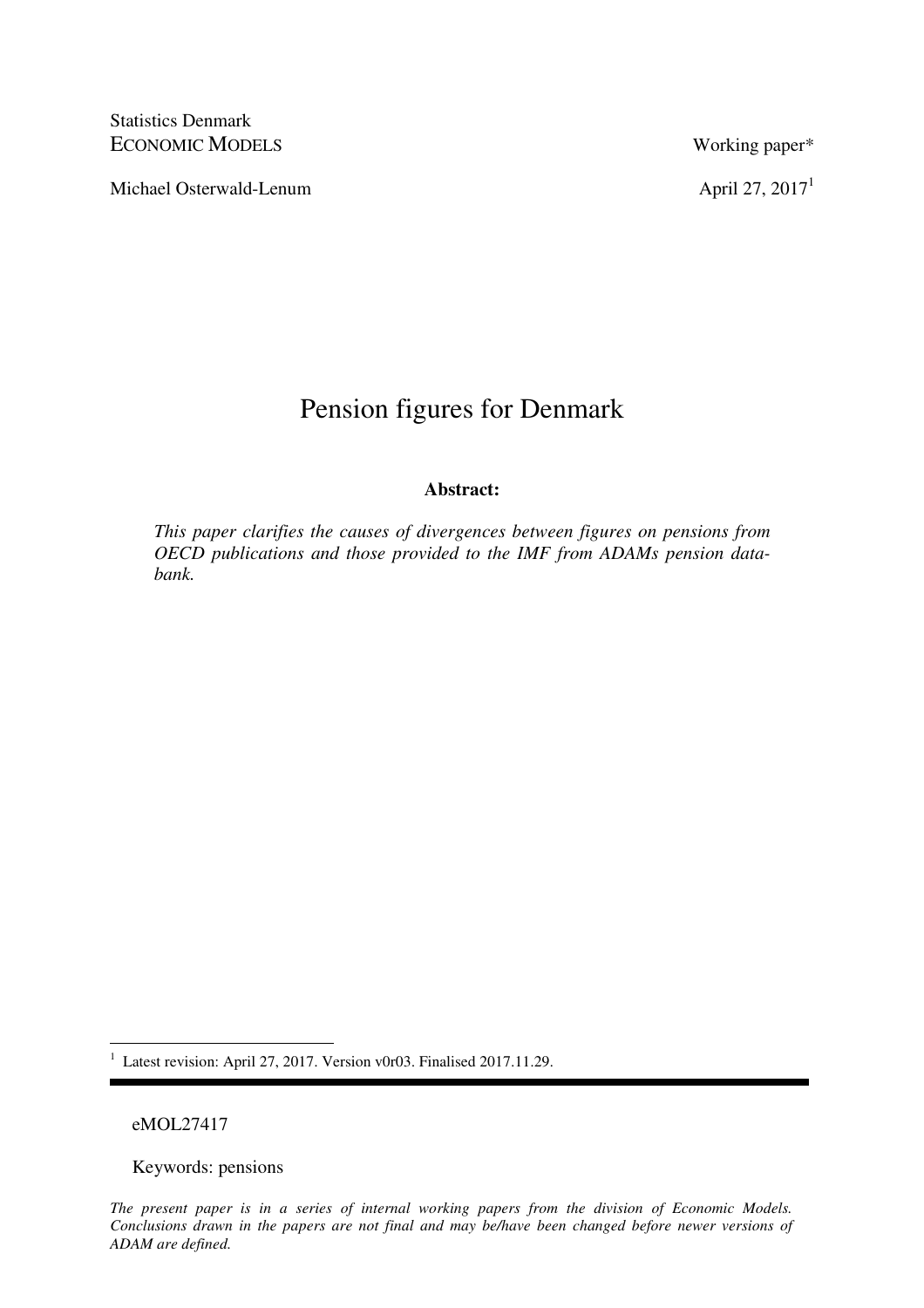# **1. Introduction**

Recently staff at the  $IMF<sup>2</sup>$  have pointed to differences between pension figures for Denmark provided directly to the IMF from ADAM's pension databank, and those displayed in OECD publications.

In particular the divergence is that pension assets to GDP is reported at 205.9 percent for 2015 in an OECD publication, which is much different from the figures which were provided to the IMF from ADAMs pension databank earlier this year. From the latter figures the same percentage is 168.7, a difference of 37.2 percent, a rather substantial difference.

The paper presents observations, results of a quick investigation and some conclusions.

# **2. Data for Denmark in OECD-publications**

The OECD publication "OECD Pensions Outlook 2016" presents some graphs on pension assets for different countries, figure 1.3, on pages 24-27.

On page 27 there is a link to a downloadable MS-Excel-spread sheet.

From that spread sheet the following table is an excerpt for Denmark covering the years 2011-2015.

|  | Table 1 OECD pension figures for Denmark, 2011-2015 |  |  |  |  |  |
|--|-----------------------------------------------------|--|--|--|--|--|
|--|-----------------------------------------------------|--|--|--|--|--|

|                                                                                   |                                                                           |     | Assets (millions of national currency) |         |         |         |         |
|-----------------------------------------------------------------------------------|---------------------------------------------------------------------------|-----|----------------------------------------|---------|---------|---------|---------|
|                                                                                   |                                                                           |     | 2011                                   | 2012    | 2013    | 2014    | 2015    |
|                                                                                   | Denmark Occupational DB                                                   |     | 53.019                                 | 57.381  | 52.661  | 59.433  | 59.821  |
|                                                                                   | Denmark Occupational DC 2,886,718 3,102,365 3,083,392 3,532,434 3,576,404 |     |                                        |         |         |         |         |
|                                                                                   | Denmark Personal                                                          | DC. | 401.303                                | 440.638 | 442.680 | 422.894 | 452,035 |
| Note: OECD Pensions Outlook 2016, associated spread sheet "212016041p1g003.xlsx". |                                                                           |     |                                        |         |         |         |         |

This fortunately this OECD practice makes the investigation of the sources of the presented data much quicker.

# **3. Data for Denmark from the Financial Supervisory Authority (in Danish: "Finanstilsynet")**

Data from FSA is provided online from its website. Aggregate data for 2011- 2015 are provided as MS-Excel spread sheets. $3$ 

#### **Table 2 FSA data for Denmark on financial institutions, 2011-2015**

<sup>&</sup>lt;sup>2</sup> Yi Xiong.

<sup>&</sup>lt;sup>3</sup> https://finanstilsynet.dk/~/media/Tal-og-fakta/2016/Statistik/Hovedtal-2015-xls.xls?la=da.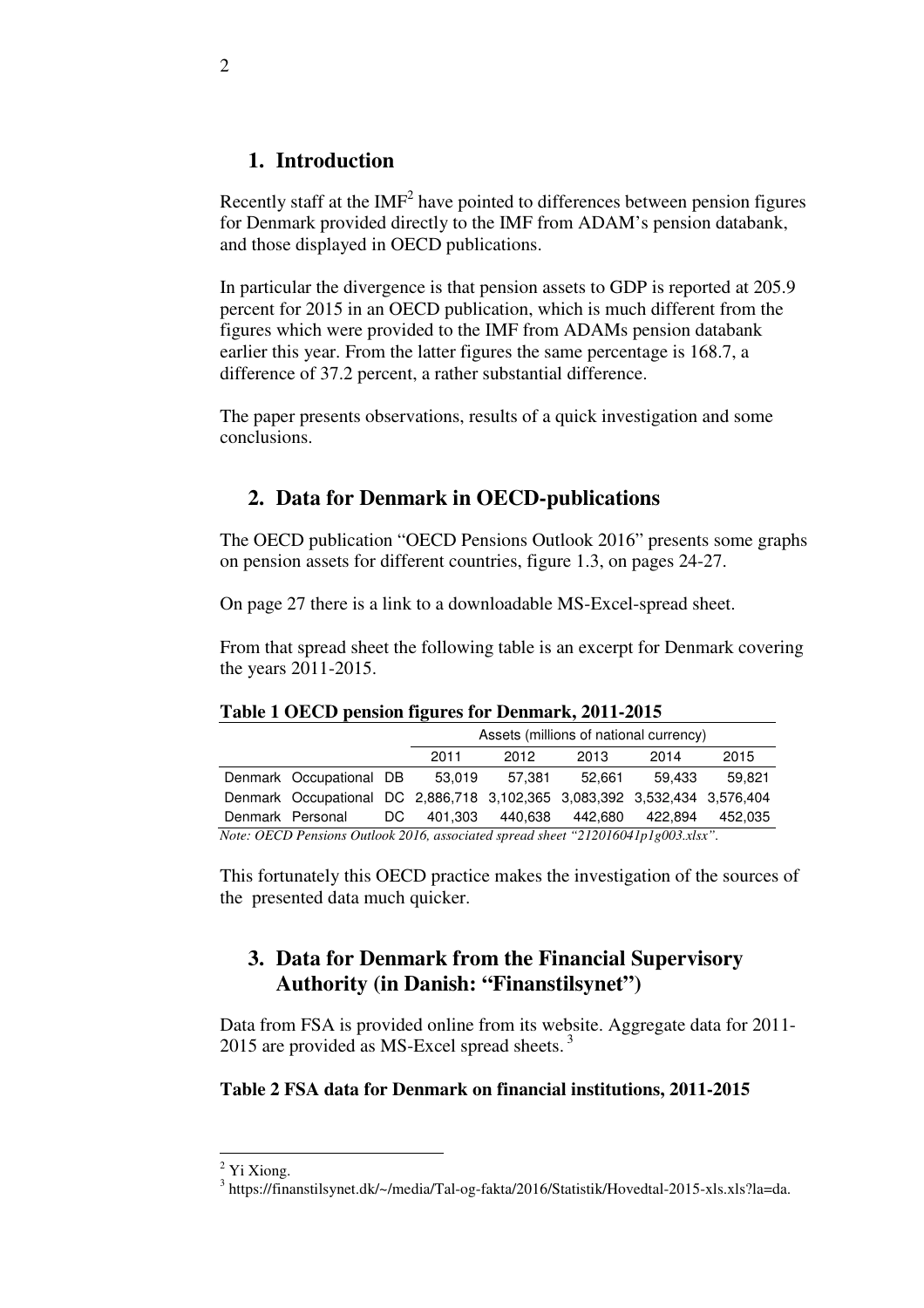|                                |                                       | 2011      | 2012      | 2013      | 2014      | 2015      |
|--------------------------------|---------------------------------------|-----------|-----------|-----------|-----------|-----------|
| Balance i mio. kr.             | Balance sheet total in<br>million DKK |           |           |           |           |           |
| Livsforsikringssel-<br>skaber  | Life-insurance companies              | 1.496.225 | 1.681.570 | 1.756.780 | 2.013.190 | 2.074.072 |
| Tværgående pensi-<br>onskasser | Lateral pension funds                 | 555.614   | 565.033   | 585.232   | 646.091   | 671.570   |
| Firmapensionskasser            | Company pension funds                 | 53.019    | 57.381    | 52.661    | 59.433    | 59.821    |
| ATP, LD og AES                 | ATP. LD and AES                       | 842.201   | 860.242   | 745.324   | 877.318   | 834,807   |
| Sum excl.                      | Company pension funds                 | 2.894.040 | 3.106.846 | 3.087.336 | 3.536.599 | 3.580.449 |

*Note: Excerpt from FSA-spread sheet "Hovedtal 2015 xls.xlsx", sheet "Table 2.1 (Table 2.1)". The last row has been added for easy reference to those figures in this paper.* 

The figures drawn from the FSA-website cover the balance sheet totals of a number of financial institutions.

In Table 2 only figures for those institutions which are relevant to the OECD table has been included. For easy reference the table also includes a row with a sum of the balance sheet totals of all other institutions than the company pension funds.

#### **4. Data for Denmark from ADAM's pension databank**

|          |                                    | 2011      | 2012      | 2013      | 2014      | 2015      |
|----------|------------------------------------|-----------|-----------|-----------|-----------|-----------|
|          | Pension assets of households with: |           |           |           |           |           |
| Wp_b     | Commercial banks and savings banks | 398.855   | 438.227   | 445.005   | 423.867   | 447,162   |
| Wp f     | Private pension institutions       | 1.703.392 | 1.882.632 | 1,939,927 | 2.110.313 | 2,223,560 |
| Wpcr ATP | <b>ATP</b>                         | 579,321   | 624.132   | 592,566   | 704.423   | 705,214   |
| Wpco LD  | Lønmodtagernes dyrtidsfond         | 51,574    | 52,486    | 53,374    | 54,576    | 44,423    |
| Wpcr SP  | Særlig Pensionsfond                |           | ٠         |           |           |           |
| Wpcr DMP | Midlertidige pensionsfond          |           | ٠         | ٠         |           |           |
| I alt    | <b>Total</b>                       | 2.733.142 | 2.997.477 | 3,030,872 | 3.293.179 | 3.420.358 |

#### **Table 3 ADAMs pension data for Denmark, 2011-2015**

*Note: Data extracted from ADAM's pension databank, ADBK0417. All figures are millions of Danish kroner.* 

Table 3 covers the pension figures from ADAM's pension databank. For easy reference the ADAM-variable names are included.

The pension figures in ADAM's pension databank are measured as the households' pension assets held with the different pension administrators. These figures match the pension liability of the respective pension administrators. For this reason the figures of Table 3 are smaller than the comparable figures of Table 2.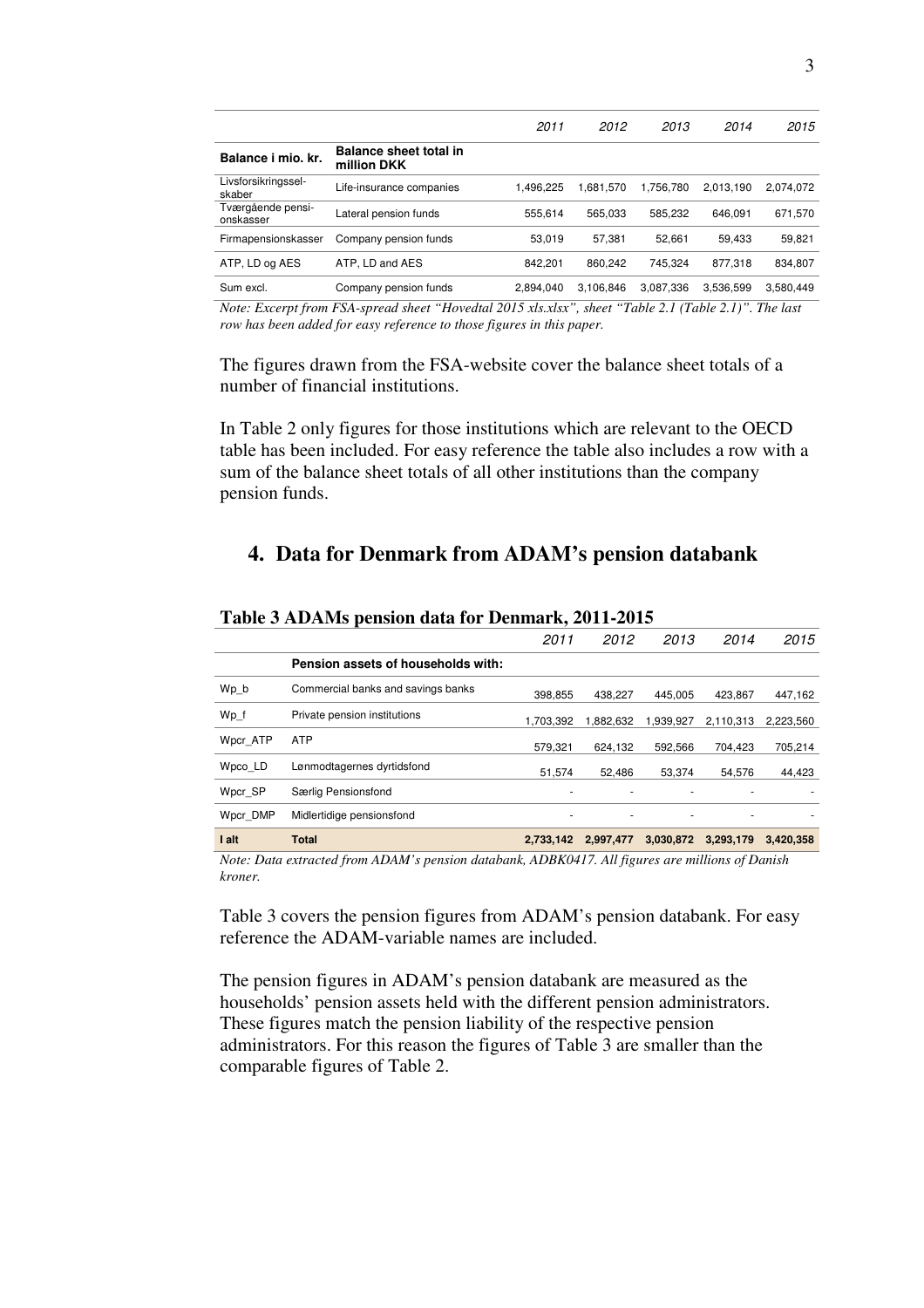# **5. Comparison of pension figures**

Comparing table 1 and 2 it is rather obvious that the OECD figures for "Occupational DB" in table 1, line 1, is identical with the balance sheet total for the socalled company pension funds in table 2, line 3.

Also the sum of the remaining rows of table 2 very closely matches the OECD figures of Table1, line 2.

The preliminary conclusion is that the OECD has measured pension assets (of households) by the balance sheet total of the pension administrators. Thus any non pension liability of the pension administrator has not been subtracted.

Table 3 presents data for household pension assets held with banks as the only extra coverage, not included in Table 2. Actually line 2-4 cover exactly the same pension administrator institution (except the very small AES).

The difference between the figures of Table 3 and of Table 2 is that in Table 3 only the households' pension assets with the administrators are included, whereas in Table 2 those pension administrators total balance sheet is counted.

The pension assets of households held with banks in cluded in Table3, line 1, are very close to the line 3 of Table 1.

# **6. Versions of GDP figures for 2015 for Denmark**

Each time new figures are released for GDP the specific value may change. In Table 4 the different available figures are presented.

| version                                                                                                                                                                                                                                                                                                           | <b>GDP for 2015</b> | released       |  |  |  |
|-------------------------------------------------------------------------------------------------------------------------------------------------------------------------------------------------------------------------------------------------------------------------------------------------------------------|---------------------|----------------|--|--|--|
| adbk0516                                                                                                                                                                                                                                                                                                          | 1985837.84          | March 31, 2016 |  |  |  |
| adbk0616                                                                                                                                                                                                                                                                                                          | 1 985 347.25        | June 30, 2016  |  |  |  |
| adbk1116                                                                                                                                                                                                                                                                                                          | 2 027 170.94        | Nov. 15, 2016  |  |  |  |
| adbk0417                                                                                                                                                                                                                                                                                                          | 2 027 170.94        | March 31, 2017 |  |  |  |
| $\mathcal{M}$ and $\mathcal{M}$ are $\mathcal{M}$ and $\mathcal{M}$ are $\mathcal{M}$ and $\mathcal{M}$ are $\mathcal{M}$ and $\mathcal{M}$ are $\mathcal{M}$ are $\mathcal{M}$ and $\mathcal{M}$ are $\mathcal{M}$ are $\mathcal{M}$ are $\mathcal{M}$ and $\mathcal{M}$ are $\mathcal{M}$ are $\mathcal{M}$ are |                     |                |  |  |  |

**Table 4 Revisions of GDP for Denmark for 2015** 

*Note: alle figures are in millions of Danish kroner.*

# **7. Pension assets to GDP for 2015 for Denmark**

#### **Table 5 Pension assets to GDP for 2015 different versions**

| <b>GDP</b> versions   |        |        | March 31.2016 June 30, 2016 Nov. 15, 2016 -> |
|-----------------------|--------|--------|----------------------------------------------|
| ADAM's pensions/GDP   | 1.7224 | 1.7228 | 1.6873                                       |
| OECD-PensionTotal/GDP | 2.0587 | 2.0592 | 2.0167                                       |